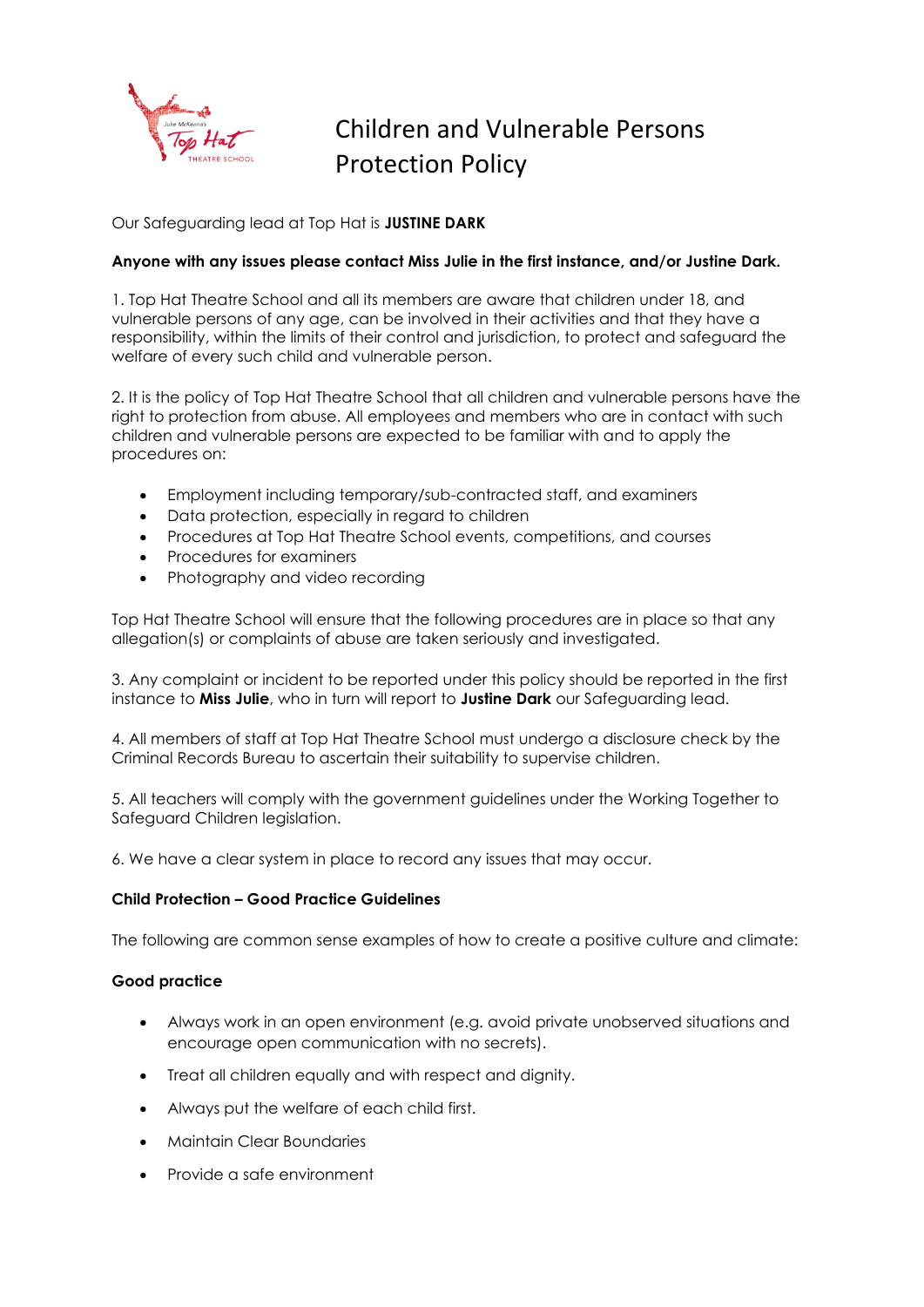- Be aware of indicators of abuse and neglect
- Respond appropriately
- Always act in the best interests of the child
- No touch policy, except in the case of corrections in class, in which instance we will ask permission from the child first and maintain professionalism throughout.
- Know the data of our students.

## **Practices to be avoided**

- Avoid spending time alone with children away from others except in essential one to one situations when extreme care should be exercised with an door open.
- Shouting
- Discrimination
- Teachers giving personal information
- Engaging in arguments
- Avoiding personal views
- Negative language

#### **Practices never to be sanctioned**

- Allowing or engaging in horseplay, physical or sexually provocative games.
- Allowing or engaging in any form of inappropriate touching.
- Making sexually suggestive comments to a child or young person, even in fun.
- Reducing a child to tears as a form of control.
- Failing to act on and record any allegations made by a child.

## **Incidents that must be reported/recorded**

If any of the following occur during or in the context of a Top Hat Theatre School event or activity, it should immediately be reported to the Principal.

- If you accidentally hurt a child.
- If a child appears to be sexually aroused by your actions.
- If a child misunderstands or misinterprets something you have done.
- If a child is unusually distressed and you have any suspicions of or concerns about potential abuse.
- If a child entrusts a secret to a teacher, we will not promise to keep it, we will document and pass on to our safeguarding lead who will help deal with the situation.

## **Further reading.**

Online Abuse

#### <https://www.ceop.police.uk/safety-centre/>

Government guidelines